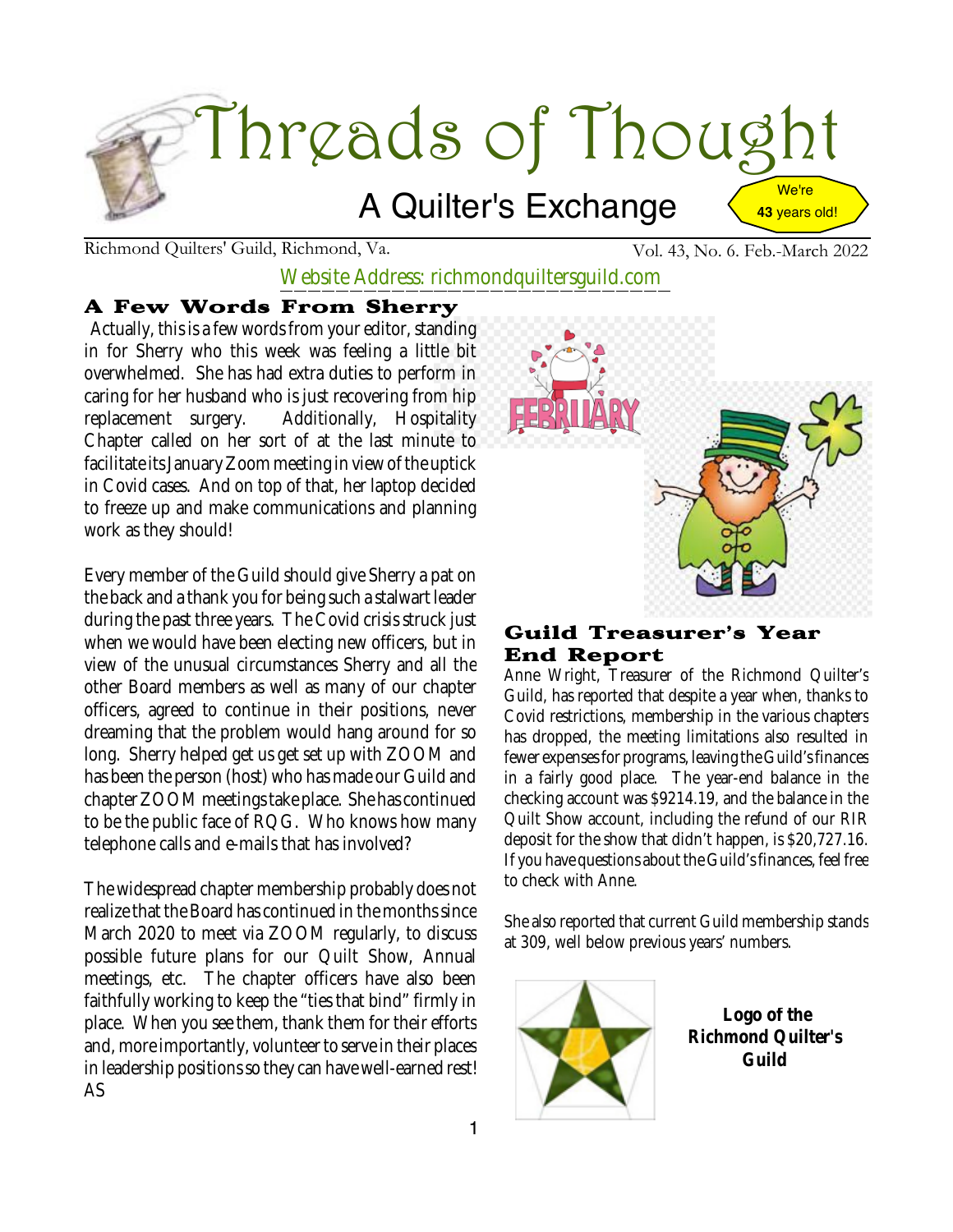#### The Virginia Quilt Museum says:

We're open, come see us Tuesday-Saturday 10:00-4:00!

## Exhibits on Display

**What the Bees See: Botanical 3D Quilts** by Andrea Finch . Through Feb 9

**Hometown Girl: Appliqued quilts of Mimi Dietrich.** through Feb 9

**Treasures from the Vault: Art Quilts**. Through Feb 22

**Visiting Virginia by the Springfield Chapter of Quilters Unlimited.** Through April 16





### A Few Sewing Tips

1.Cut up ugly fabric into smaller pieces and sread them around your scrappy quilt.

2. A wooden skewer makes a great stilleto..fabric sort of clings to it.

3.Gray thread will just disappear on most fabrics.

4. Use a soap sliver to mark dark fabrics; you can see it easily and it does wash out beautifully.

Threads of Thought is published 6 times a year by the Richmond Quilters' Guild. Send news items, inquiries, advertisements and suggestions to the editor, Ann Shibut, at 804 Derby Drive, Richmond, VA 23229 *or* use e-mail: ashibut@comcast.net. Telephone: 741-1374 or cell, 276-591-8546. Newsletter deadline: 2nd Monday of the month. For changes of address please notify your chapter treasurer.

#### **Richmond Quilters' Guild Officers**

President Sherry Whitford 787-566-1928 or sherry.whitford@gmail.com Vice President Bobbie Stein 804-364-5544 or bobbiemstein@aol.com Secretary Ann Shibut 804-741-1374 or ashibut@comcast.net Treasurer Anne Wright 804-520-1426 or anneqlt@aol.com Prog. Chair Elma Cooper 804-320-8773 or elmacooper@gmail.co Nancy Buckand 804-347-7674 or L2Quilt@hotmail.com Web-master Marina Hernandez rvaguild@gmail.com

#### Newsletter Schedule 2021**-**2022 Guild Year

The deadlines for the coming month:

April/May issue- March 14

I love getting photos and news which would be of interest to Guild members, so send them along at any time.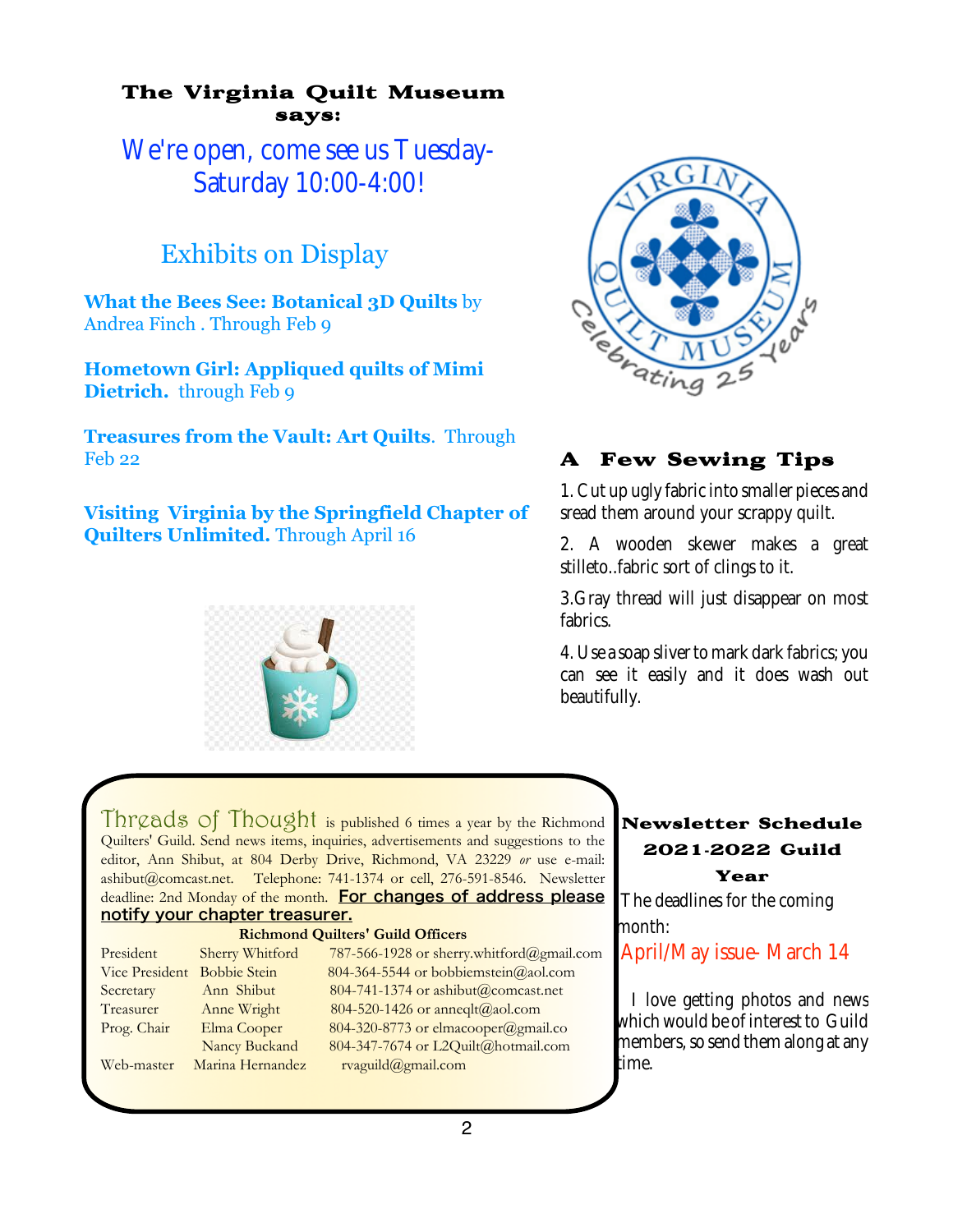# Chapter News

#### James River Heritage

Happy New Year! I hope everyone had a great holiday and is healthy, toasty warm and busy quilting as we hunker down with the cold weather and Covid spiking.



Our January meeting was canceled for

safety sake. Hopefully we will meet on February 2for our Valentines for Veterans program.

JRHQ Slate of Officers (that was to have been presented at our January meeting) is President: Elma Cooper; Vice President: Jane Miller; Secretary: Anne Wright; Treasurer: Anne Malcolmson; Program : Sandra Armantrout, Kathy Morand, Frances Engesser, and Cindy Lyles

We met in December and had a delicious potluck dinner. We had a representative from ASK come to update us on their current activities. She left with a car load of donated quilts from our members.

James River meets on the first Wednesday of the month from 6:30-8:30pm at the Bon Air Christian Church on Buford Road in the small room on the left. Happy Quilting, *Frances Engesser*

#### Hospitality

January's Hospitality meeting was on Zoom! RQG gift of Zoom to all of our chapters is certainly a blessing! We had a good business



meeting, amazing show and tell, not to mention a great time of fellowship with one another.

February 3 will bring us TTT aka Techniques To Try. Four members of our chapter will share their expertise in a Round-Robin format. Can't wait to experience what they will share!

Speaking of techniques, on March 3 our speaker will be Heather Stockhard of the Bon Air Quilt Company. She will present a way of making T-Shirt quilts without using stabilizers. Interesting! Join Hospitality at 10 a.m. the first Thursday of each month, either in person or on Zoom! *Sandy Collins*, President

#### Piecemakers

Happy New Year to all our RQG members and welcome to 2022! Piecemakers Chapter meets on the



second Wednesday of the month beginning at 10 a.m. at New Bethesda Baptist Church in Mechanicsville.

We continue this month with choosing a slate of officers for 2021-2022 as well as making plans to review our total volunteer hours, charity organizations and quilts donated, as well as Blessing bags to various support groups in our area. We had 449 volunteer hours for December and will have a total for the next newsletter. The slate of officers is: President - Tammy Weston; Vice President - Debbie Agee (possible, depending on health); Secretary - Carolyn Lee and Sue Kochel; Treasurer - Chris Bell

Program Chair - Deborah Pinion

Our Sew Day is the third Friday of each month from 9:00-3:00 p.m. This should be a fun day of beginning the new year with a plan to get those ufo's to a manageablestate. Bring a few, do them, and on to the next! This will an ongoing project for 2022 and in no time at all some will be done! Let your motto be "one and done = won!"

Make a point to reach our to a friend you haven't seen or spoken to, listen to a new tutorial for an hour project, write a handwritten note to a member or new member. Do things that fill your soul! Look forward to a great year in 2022! *Alice Sandridge*

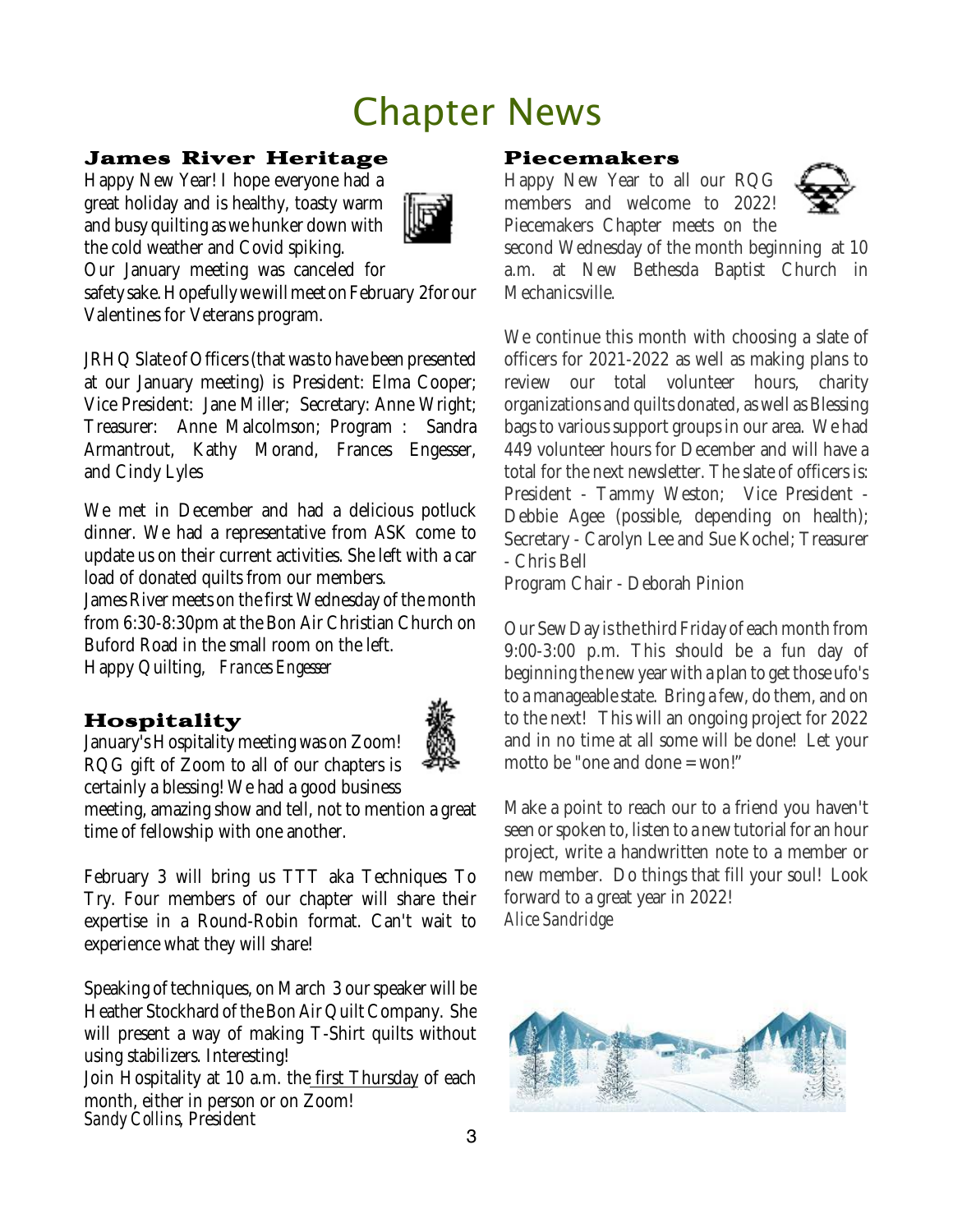## Chapter News

#### WE Quilt

WE Quilt met last November at our usual meeting place, St. Martins Episcopal Church. Some members continue to make



pillows for cancer patients and Arlene Goldberg discussed the idea of starting a Round Robin Quilt group. December was a month for Holidays so no meeting was held.

We hoped to resume our meetings in January but Covid/Omicron expanded so the meeting was canceled. We hope the weather does improve and the Covid does subside so we can resume our meetings for February. The February 16 program will be "My Beginnings in Sewing". Some members say they cannot remember back that far but we would like to have a show and tell of each person's FIRST(or there abouts) project in sewing or quilting. It is fun to share and look back on what we have done in the past and how we have grown into our current accomplishments.On March 16wewill work on a charity project but no sewing machines, etc needed . I have contacted Jill's Blankets and she provides the fleece and labels for making Fleece Coverlets for Chemo Infusion patients. We will cut some of the fleece, and she brings pieces as well with the edges cut in strips and members tie the edge strips in a "knot". Goes fast! Her org.has 4 or 5 areas in VA who do this and in the past 3 or 4 yrs have collected 4000 blankets. Another group has done this and they said it was fun, rewarding and easy. We hope our members will be able to join us in this project.

At TOT deadline, our slate of officers was incomplete. Come to the meeting to hear more about this.

WE Quilter's wishes everyone a safe and healthy winter. Remember we meet the 3rd Wednesday of each month at St. Martin's Church, off Homeview



In December, we celebrated with a holiday dinner gathering. Great meal, fellowship, fun and prizes! We collected 18 NICU quilt's, most made from our heart pattern challenge, to donate for the VCU neonatal isolettes. We had two tables playing "left, right, center" game and two winners that each took home 30+ holiday fat quarters! Along with a yummy cookie exchange, there were so many door prizes that almost everyone was a winner. A good time was had by all.

Effective January 15, 2022, **Bits and Pieces has changed their meeting time and location.** They will now meet the third Saturday of the month at 10am in the Varina Ruritan Club, 8081 Recreational Road, Henrico, VA. (Future dates/Note: Feb 19 location change will be announced; Mar 19, Apr 16, May 21, Jun 18, Jul 16, Aug 20, Sep 17, Oct 15, Nov 19, Dec 17). This will enable us to have all day facility access for morning meeting/program and afternoon class and/or open sewing.

Proposed slate of officers: President- Donna Booth Vice- Anna Williams; Secretary- Bradleigh Barthel Treasurer- Amy Christopher; Programs- Barbara Vonada

Bits and Pieces will meet February 19 (location to be announced) for our annual fleece blanket drive lead by Meade Welch. These fleece blankets are made and donated by our members to the VCU Massey Cancer Center chemotherapy rooms and used to keep patients warm and comfortable during their infusion.

Bits and Pieces will meet March 19 at Varina Ruritan Club for a program presentation by Dianne Portwood with the American Sewing Guild on making a Candy Wrapper Tote. More details will be provided but start saving some candy bags and labels. We will make one with those interested in an afternoon sew along.

*Anna Williams*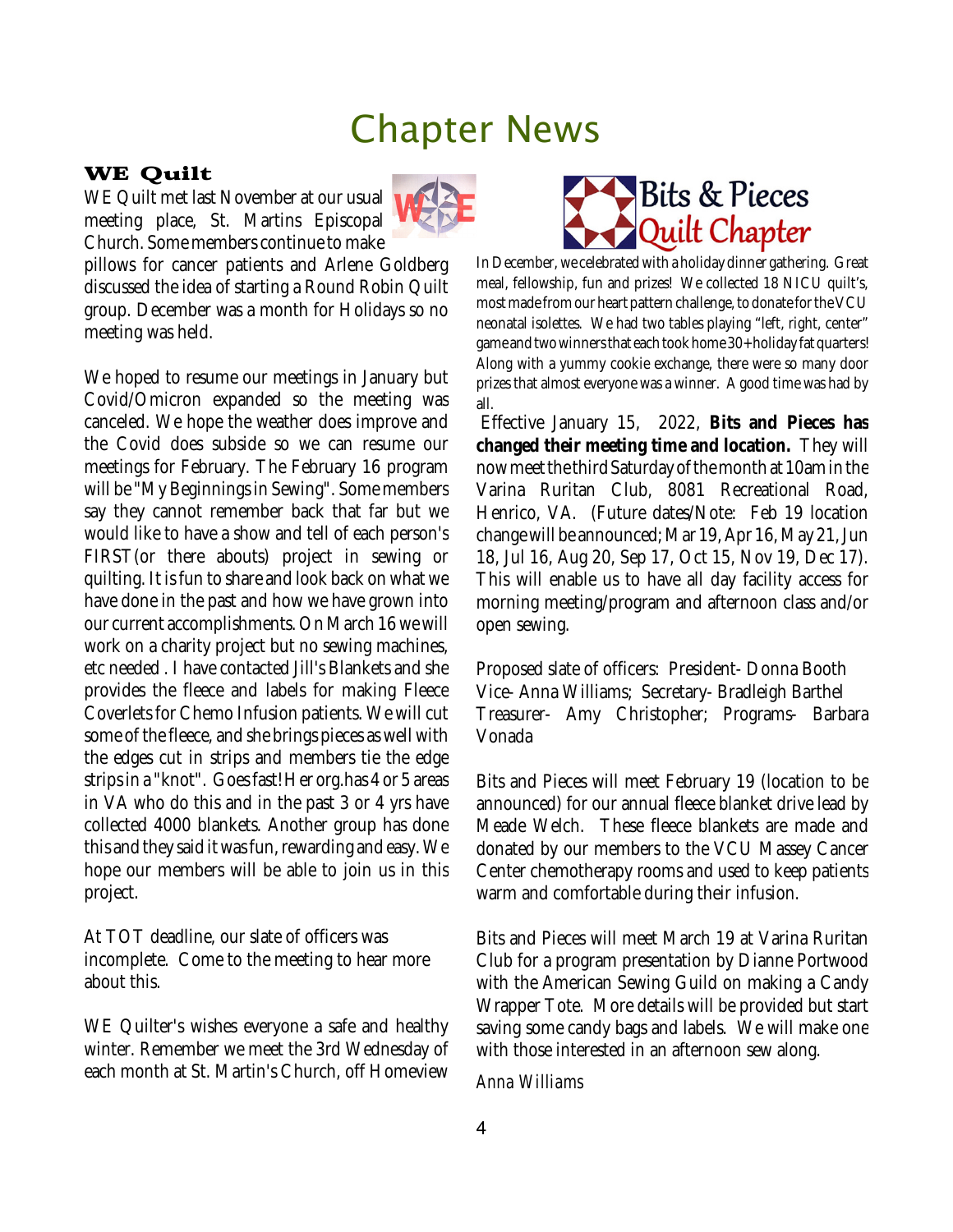# Chapter News

### Crazy Quilters

Crazy Quilters meets on the first Tuesday of each month, beginning at 7:00 p.m., at the Mechanicsville Presbyterian Church, at the corner of Atlee Road and Signal Hill Road, in Mechanicsville. All styles of quilting and quilters are welcome!



Our next meeting is scheduled for Tuesday, February 1, 2022, depending on the state of COVID. We may elect to cancel the meeting and/or retreat, based on relative safety and how many are planning to attend. Our January meeting and retreat were canceled because so many elected not to come due to rising case numbers and weather.

Should the February 1 meeting occur, our planned program by Phyllis Mondak is a demonstration of a circular quilt-as-you-go technique, with a follow up workshop on the Saturday of the following retreat.

Ifwe go ahead,CrazyQuilters also holdsmonthlymini-retreats on theweekend following ourmonthlymeetings. We are considering a SignUp Genius to gauge participation. If not enough sign up to cover costs, we may cancel. Upcoming mini-retreat dates are: February 3, 4 and 5, March 3, 4 and 5, April 7, 8 and 9. The cost is \$10 for one day, \$20 for two days and \$25 for three days. Please contact us for more details, or we will see you there! No reservations are required, you can just show up and bring a dish to share, if you would like to join the potluck!

Finally, we arestill in the process of recruiting officers for 2022-23. Anyone with interest please contact Jennifer Johnson. As of this date, the proposed slate is:

President: TBD; VP: Jennifer Johnson; Treasurer: Suzanne Kampschrorer; Secretary: Laura [(Brewer?) She has a last name, I just can't recall it right now, but we appreciate her!]; Programs: TBD; Charity Angel: Kathy Skelley; Retreat Cherubs: Becky McGeorge, Ann Millican, Linda Barker. *Jennifer Johnson*